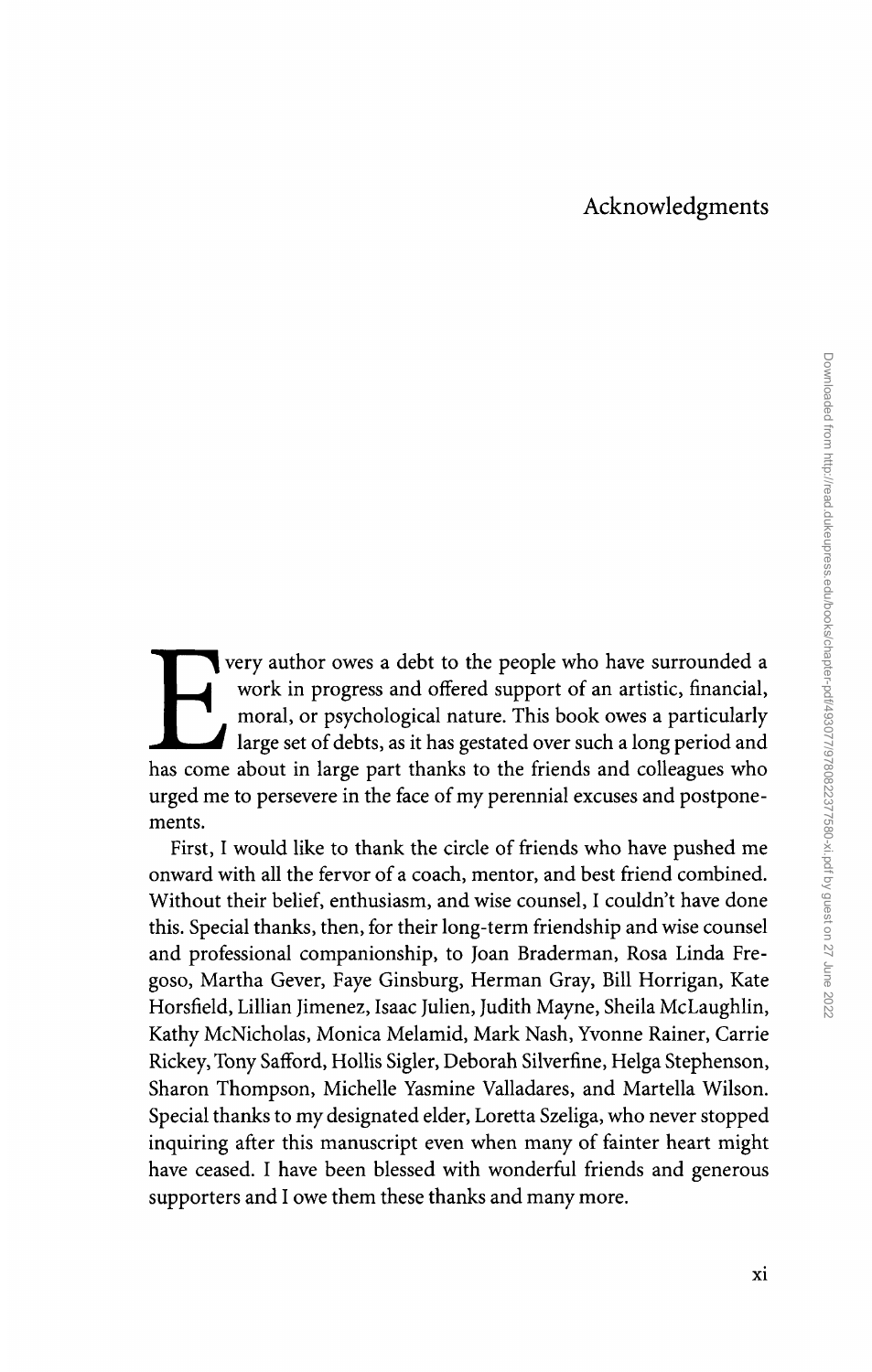Along the way, when I needed help or encouragement, information or practical assistance, there were others who provided all that and more. Thanks to Siew-Hwa Beh, Nancy Bereano, Hali Breindel, Patricia Erens, Marcia Festen, Karola Gramann, Bill Nichols, Sally Potter, Robert Stricker, Lynne Tillman, Warner Wada, Virginia Wright Wexman, Mary Wings, Meg Wolitzer, Elizabeth Young, and Tomas Ybarra-Frausto for their time, conversation, or assistance, and, above all, for the reassurance that this volume ought to see the light of day. At the University of California, Berkeley, my great thanks to my former student Catherine Zimmer for convincing me that her generation has something at stake in the histories told here; to my filmmaking students Cynthia Tsai and Sarah Harbin for reassuring me that a new generation will carry the torch; and to the staff and faculty in the Film Program, and the Rhetoric, Women's Studies, and Undergraduate Interdisciplinary Departments for their collegial support.

Thanks also to the friends, scholars, and editors (including some mentioned above) who read the manuscript when I first submitted it, offered much-needed and welcomed support, and made useful suggestions: Rhona Berenstein, Philip Dodd, Janet Franzendini, Jane Gaines, Mikah Kleit, Willis Regier, Michael Renov, Robert Sklar, and Linda Williams. For their belief in this work and its future, thanks above all to my editor at Duke University Press, Ken Wissoker, and to Richard Morrison.

Finally, there are several people whose material support was so decisive in the realization of this project that they require separate acknowledgment. First, my great thanks to Woody Wickham, who believed in the worth of what I was doing almost before I did and invited me to spend a couple of months at the John D. and Catherine T. MacArthur Foundation as a Distinguished Visitor. The inestimable leisure of that time allowed me for the first time to break the bonds of journalism and experience the very different feeling of a book's tempo and demands. The early support of the MacArthur staff that attended my reading of a few of the early pieces was invaluable for ensuring the merit of this work for a larger public. Without Woody's generous offer, I might never have started.

Once started, however, I stalled. It is thanks to Faye Ginsburg that I was able to finish. She first invited me to apply to her Center for Media, Culture and History at New York University, where I was selected as a Rockefeller Fellow in the Humanities during the 1995-96 academic year; after my arrival, she and Fred Myers and their daughter Samantha offered much-needed hospitality that went well beyond the call of duty. In addition to the fellowship's financial support, which again offered a refuge from the deadline rituals of journalism, I was thrilled and inspired by the